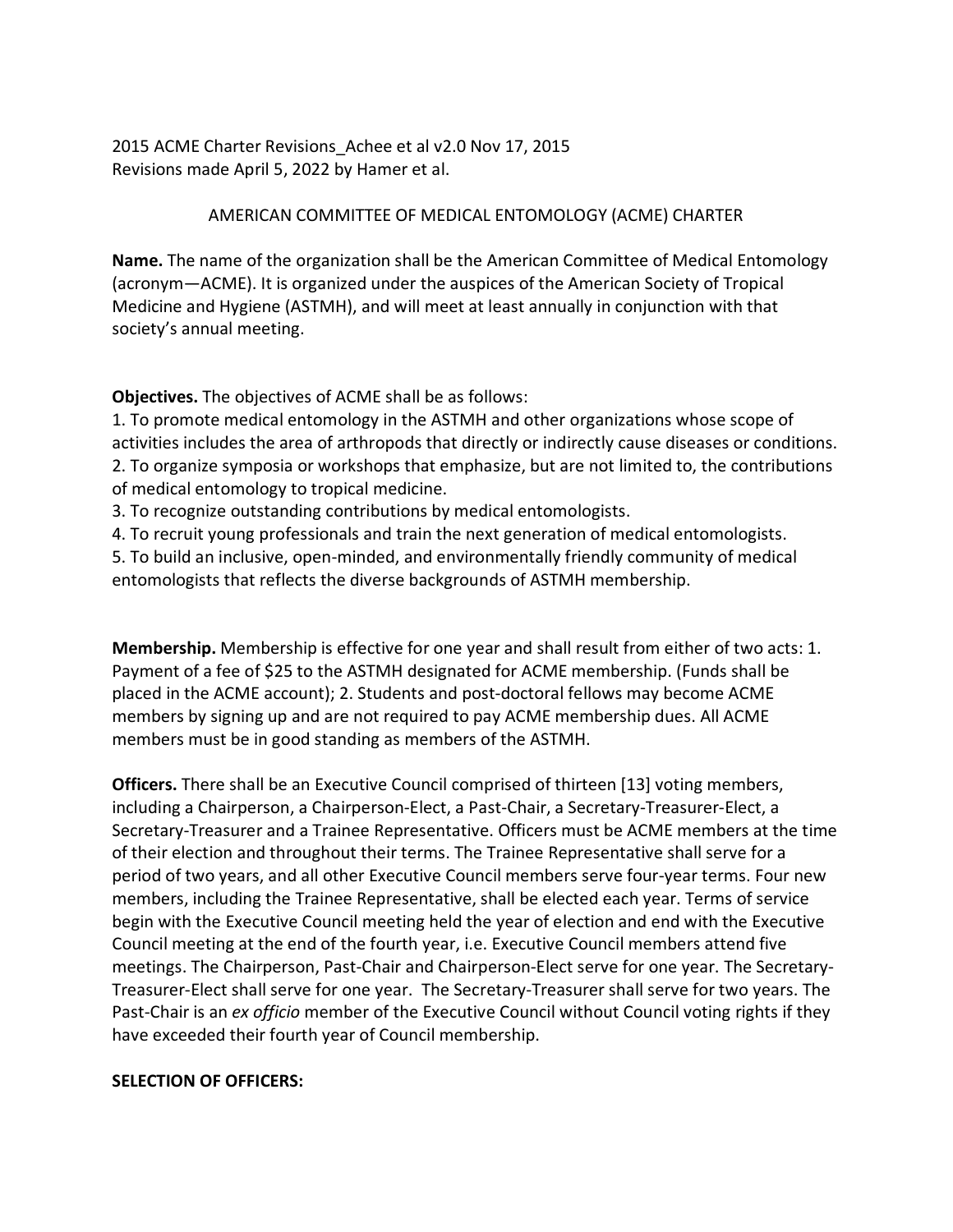**Executive Council Members.** The three members who are due to rotate off the Executive Council shall comprise the nominating committee each year. As the three council members are rotating off in the final year, they shall prepare a slate of nominees for election to the Executive Council. This slate shall consist of the names of at least five individuals. In addition, there should be two Trainee representative candidates on the slate. Nominees must be ACME members at the time of their nomination and must either have not previously served on the Executive Council OR one of the following is true:

1. They are presently filling unexpired vacancies created by death or resignation from the Executive council.

2. They have been off the Executive Council for at least one full year.

3. Trainee Representative nominees can either be enrolled in a Graduate program or a young professional in a position such as a post-doctoral researcher.

It shall be the responsibility of the Nominating Committee to determine the eligibility of the nominees and to ascertain their willingness to serve on the Executive Council if elected. Upon completion of the slate of nominees and ascertaining the willingness of the nominees to serve, the Nominating Committee shall submit the slate to the Secretary-Treasurer, who shall prepare ballots to be sent to all members. Election should be completed no later than August 15. Executive Council members elected shall assume office at the beginning of the following Executive Council meeting.

**Chairperson-Elect.** The Executive Council shall elect a Chairperson-Elect from among their members during the annual meeting of the Executive Council. Service as Chairperson-Elect begins at the end of the next ACME Business meeting.

**Chairperson.** The serving Chairperson-Elect shall assume the responsibilities of the Chairperson when the newly elected Chairperson-Elect assumes office.

**Past-Chair.** The Chairperson from the previous year shall serve as the Past-Chair.

**Secretary-Treasurer-Elect.** The Executive Council shall elect a Secretary-Treasurer (which may include self-nominations) from among their members at any time there is a pending vacancy of the Secretary-Treasurer office. The Secretary-Treasurer-Elect will ideally be trained by the serving Secretary-Treasurer for a period of one year prior to assuming the role of Secretary-Treasurer.

**Secretary-Treasurer.** The serving Secretary-Treasurer-Elect shall assume the responsibilities of the Secretary-Treasurer when that person vacates the position. Service shall be for a period of two years and is contingent upon annual re-appointment by the Executive Council.

## **DUTIES OF OFFICERS:**

*Chairperson.* The Chairperson shall represent ACME to other Organizations, shall officiate at all meetings of the Executive Council and at annual business meetings, shall submit an annual report to the Executive Council of ASTMH, make all appointments for ACME, such as the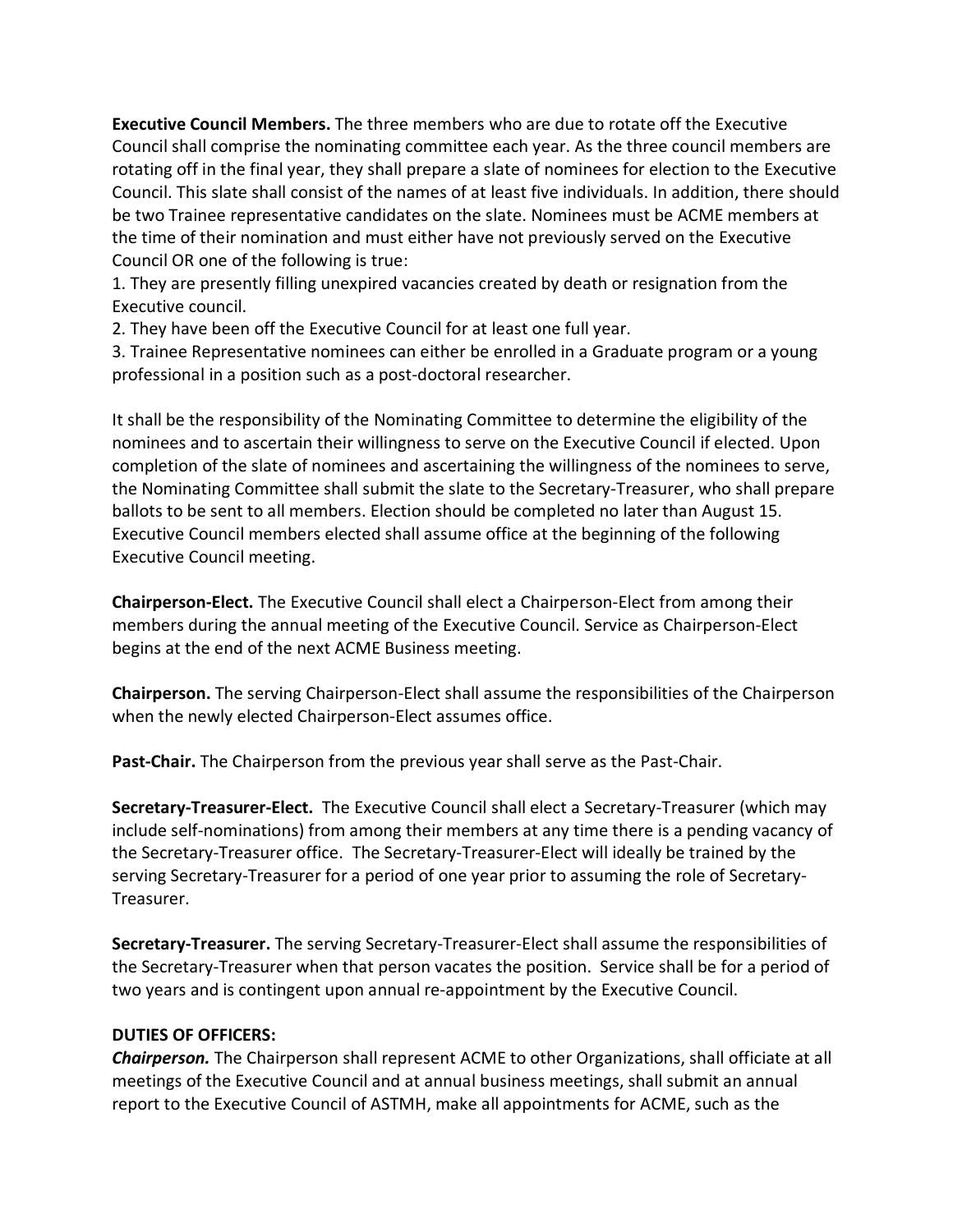individual to present the Hoogstraal Medal for Outstanding Achievement in Medical Entomology.

*Chairperson-Elect.* The Chairperson-Elect shall assist the Chairperson, shall serve in the absence of the Chairperson, and shall be responsible for the organization of symposia and workshops at the annual meeting of the ASTMH.

*Past-Chair.* The Past-Chair shall serve as a counselor to the Chairperson, particularly to maintain ACME institutional memory in council actions and decisions. They may also be called upon by the Chairperson to attend the ASTMH Executive Council Annual and Mid-year meetings in the Chairperson's stead if needed.

The Chairperson, Chairperson-Elect, and Past-Chair are to serve jointly as ACME leadership, including each other in ACME business communications and decisions throughout the year, to competently guide ACME in the present and future.

*Secretary-Treasurer-Elect.* The Secretary-Treasurer-Elect shall assist the Secretary-Treasurer and shall serve in the absence of the Secretary-Treasurer.

*Secretary-Treasurer.* The Secretary-Treasurer shall coordinate with ASTMH administration staff member(s), record minutes of all meetings, shall prepare ballots for election, and shall receive, disburse and maintain an accounting of all moneys used by ACME. The Secretary-Treasurer keeps records of the council members and officers and shall notify Executive Council members of the years of the meetings they are expected to attend. The officer will also train the Secretary-Treasurer-Elect.

*Trainee Representative.* The Student Representative shall coordinate with the ACME leadership on initiatives that foster subgroup collaboration, especially those for student and/or trainee Society members. During the second year of the representative's term, the Trainee Representative will help train the newly-elected Trainee Representative.

## **OTHER PROCEDURES.**

*Subcommittees.* Subject area subcommittees can be established and abolished by the Executive council.

*Subcommittees*. Subcommittee chair and membership positions can be filled by members of the Executive Council or other ACME members. Subcommittee membership is made through self-nomination or appointment by the ACME Chair, and there is no minimum or maximum duration of serving as subcommittee chair or member. Subcommittees will have a maximum of 5 active Council members and 5 active ACME members. The subcommittee members who are not active elected Council members are not allowed to be present during the business meeting of the Council Meetings. Council meetings will be structured to allow non-elected members of the Council join when discussing subcommittee topics.

• *Awards* – Award Coordinators will work with the appropriate ASTMH administration staff member(s) in preparing and/or circulating the announcements for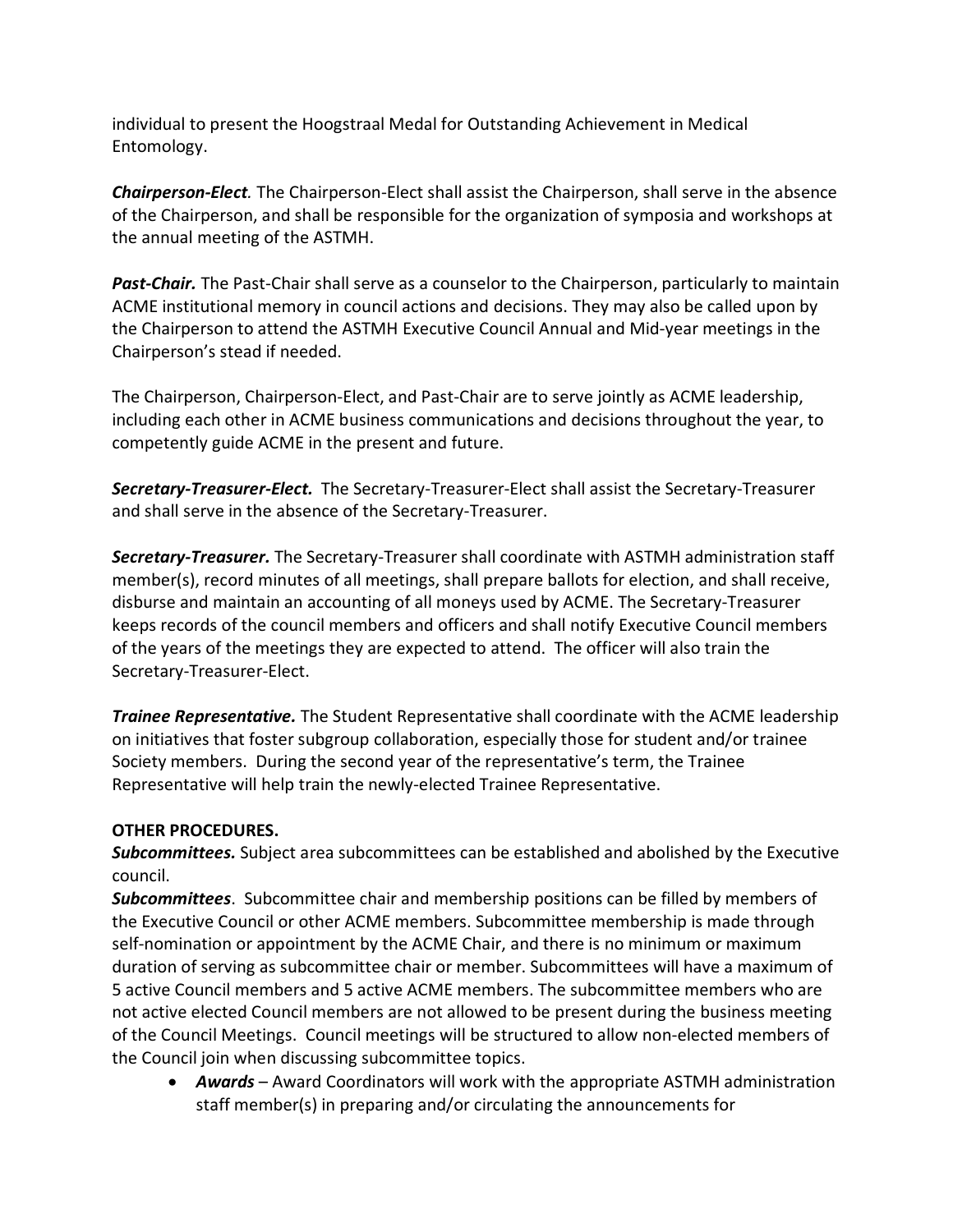nominations/applications amongst our membership, shall prepare and send ballots for election, maintain the candidate records, and inform the appropriate ASTMH administration staff member(s) of final awardee selection. The Award Coordinators will exist for 1) Travel Awards, 2) the Hoogstraal Medal, the Breakthrough Award, the Future Leaders in International Medical Entomology Award, and 5) the Award of Distinction. The Hoogstraal Medal candidates will be reviewed and scored individually by the incoming, current, and past Chairs. When selection of the Hoogstraal candidate is difficult, the rest of the Award Subcommittee members will be asked to review, score, and discuss the candidates until an individual is selected.

- *Trainees* The trainee subcommittee shall coordinate trainee events at the ASTMH Annual Meeting and throughout the year. They will also work with ASTMH administrative staff and other Subgroups for establishing mentorship relationships.
- *Advocacy* The advocacy subcommittee is committed to advocating for the role of medical entomology in public health. This includes raising awareness of pertinent issues with policy makers, highlighting the importance of research and making specific funding requests for areas of concern or neglect.
- *Arthropod Containment Guidelines –* The arthropod containment guidelines subcommittee serves in one of ACME's long-standing international leadership positions of recommending guidelines for the safe containment of arthropod vectors of disease. The subcommittee will make periodic revisions to the published guidelines.
- *Visibility* Raising awareness of ACME activities to the broader community, encouraging active participation by ACME members, and recruiting future leaders are all roles of visibility subcommittee. Members of the visibility subcommittee produce the spring and fall newsletter, manage the ACME Twitter account, and manage the ACME booth at the Annual Meeting.
- *Education* The education subcommittee will work with the appropriate ASTMH administration staff member(s) and the ASTMH Digital Education Committee (DEC) to coordinate the Society's educational plan. The education subcommittee will also organize the Pre-Meeting Course at the ASTMH Annual Meeting. The Chair of the Education subcommittee will also serve on the DEC for 3-year terms.

*Unusual vacancies.* In the event of vacancies created on the Executive Council by death or resignation, additional nominations will be made by the members of the Executive Council and will be included on the annual ballot for vote by the membership to complete the unexpired terms. In such cases, individuals receiving the next highest number of votes to the three individuals elected to full terms will be elected to complete the unexpired terms.

*Adoption of subsequent modifications.* The adoption of this document and subsequent changes shall be upon recommendation of the Executive Council and affirmation by a simple majority vote and will be effective immediately.